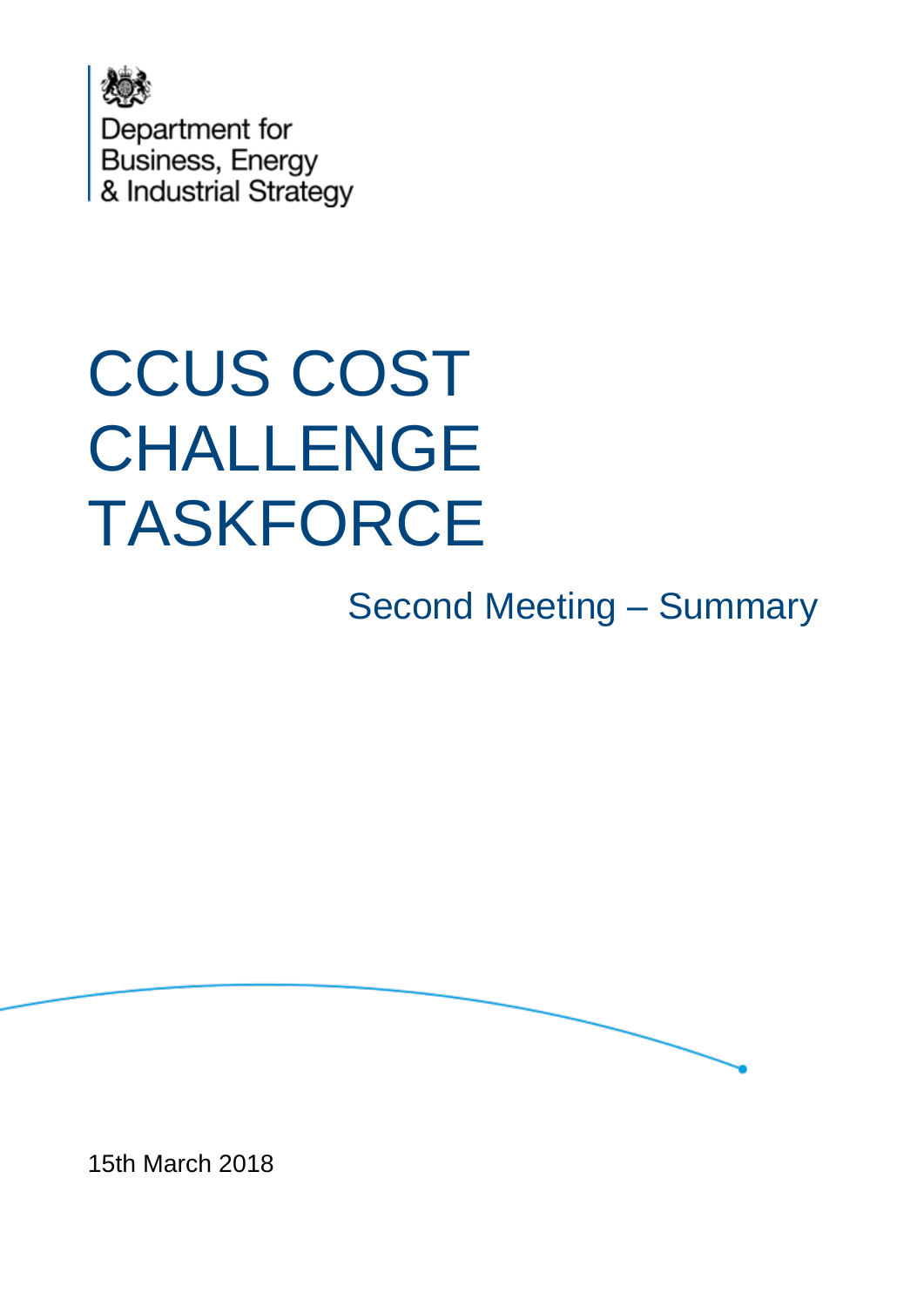### OFFICIAL – SENSITIVE

The Chair welcomed members to the second meeting of the Taskforce and asked each workstream lead to provide an update to the Taskforce.

### 1. **Workstream 1 (Deployment Pathway Options and Value of CCUS) – Patrick Dixon**

- The Taskforce considered the value that CCUS could provide to the UK in producing low-carbon industrial products and energy vectors and discussed whether this value could be maximised by CCUS implementation in clusters. This included considering the pace and scale of CCUS implementation and when implementation is needed.
- The Taskforce discussed five potential deployment pathway options:
	- o Wait for better technology;
	- o Store CO2 elsewhere;
	- o UK anchor project;
	- o Hydrogen as an anchor; and
	- o Enhanced oil recovery.

#### 2. **Workstream 2 (Finance, Legal and Risk) – Allan Baker**

- The Taskforce discussed the main focus of the workstream  $-$  risk  $-$  and considering whether there is an irreducible core set of risks.
- It was recognised that there is currently no compelling reason to invest in CCUS, and that the workstream wished to challenge this view from a risk perspective in order that investors could become more bullish.

### 3. **Workstream 3 (Project Delivery and Business Models) – Paul Davies**

- The Taskforce recognised the need to offer considerations about the criteria with which Government should evaluate available business models.
- The workstream is testing different models, but indicated that it was likely to suggest that a separation of transport and storage infrastructure from capture of CO<sup>2</sup> was needed as well as testing whether different business models for capture applications was needed.
- It was suggested that transport and storage infrastructure could become an enabler for decarbonisation of clusters.

### 4. **Workstream 4 (Innovation and New Technologies) – Laura Sandys**

- The Taskforce discussed the opportunities for supply chain benefits arising from introducing technology standards.
- The workstream outlined their emerging thoughts on CCUS innovation which include the proposal to establish a series of CCUS Challenges, including on capture, storage capacity, hydrogen, negative emissions, and utilisation diversity.
- The Taskforce also discussed the proposal to establish an innovation unit to form a knowledge sharing hub, drawing on expertise from the Energy Systems Catapult.
- It was noted that it will be important to link innovation to the Industrial Strategy and Clean Growth Strategy to show where productivity improvements can be made.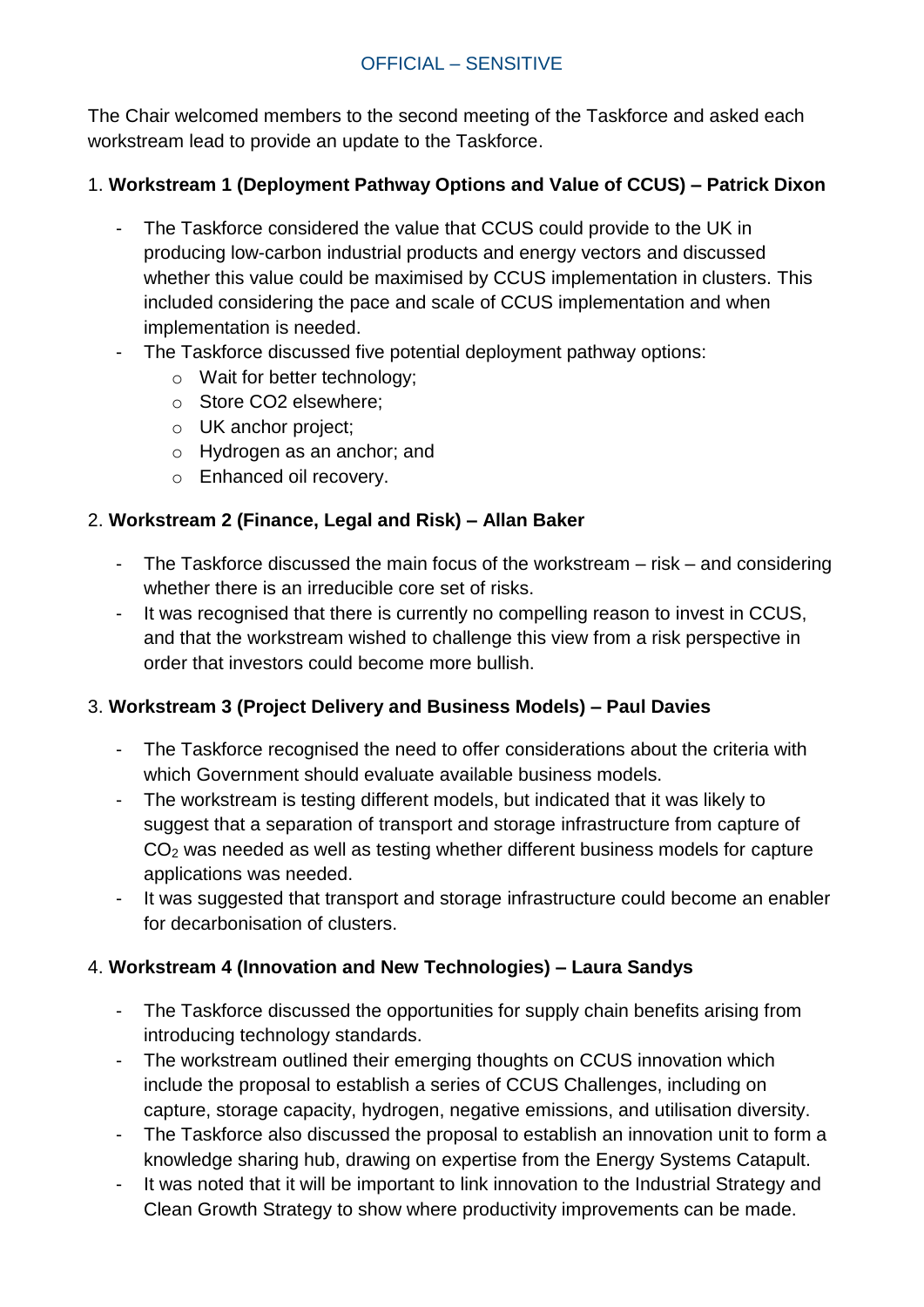- A request was made for Taskforce members to contribute case studies to be used in the final report.

## Discussion round potential business models to propose in Report

- A discussion was held on a potential business model for CCUS which would involve a separate business model for transport and storage infrastructure from capture. In general, the Taskforce was in agreement that this proposal was positive.
- Discussion followed on whether an anchor project would be necessary to support the first CCUS deployment. In discussion, the Taskforce considered the use of the term 'catalyst' in place of 'anchor' to recognise the ability of a large capture project to 'catalyse' a CCUS cluster and enable smaller projects to follow.
- Patrick Dixon set out thinking on potential future sources of funding for CCUS.

## Actions

- Taskforce members to input their views on the deployment options outlined by Patrick Dixon.
- Taskforce members to contribute case studies to Laura Sandys.
- Workstream leads to meet BEIS Heat team to discuss opportunities for CCUS in the heat sector that BEIS is considering.
- Paul Davies to discuss proposed criteria for evaluating potential clusters at the next Taskforce meeting.
- Taskforce members to contribute relevant images to Kirsty Anderson (Global CCS Institute).
- Taskforce members to volunteer support for report drafting to workstream leads.

# **Attendees**

- Charlotte Morgan Linklaters
- Patrick Dixon Independent
- Paul Davies Independent
- Laura Sandys Challenging Ideas
- Allan Baker Société Générale
- Matt Taylor Deputy Director of Clean Electricity, BEIS
- Will Lochhead BEIS
- Dalia Majumder-Russell Linklaters
- Jo Coleman Shell
- Gardiner Hill BP
- Lamberto Eldering Statoil
- Stephanie Hazell OGCI Climate Investments
- Damien Hawke Cadent Gas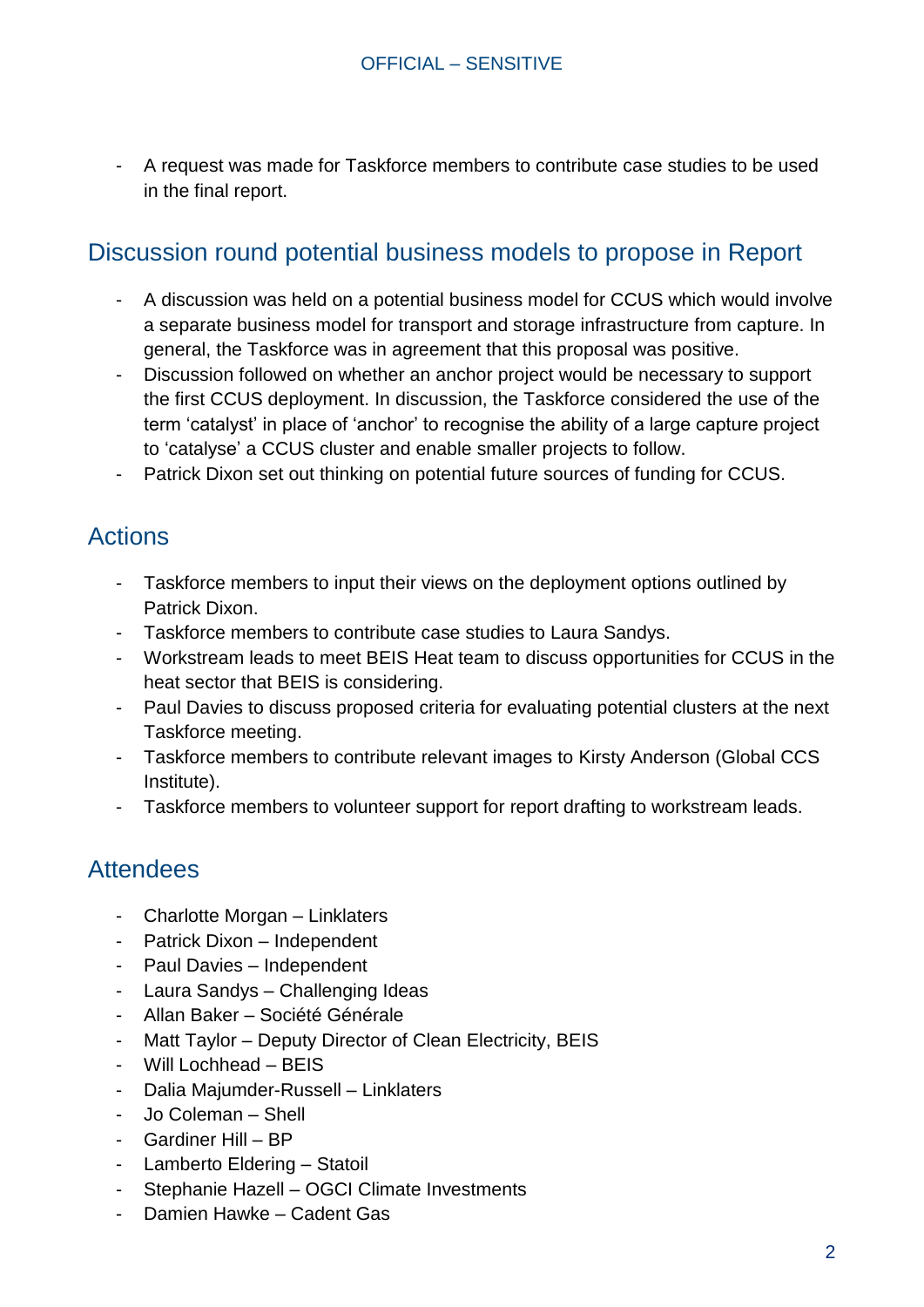- Jeremy Nicholson Energy Intensive Users Group
- Susie Wood BHP
- John Scowcroft Global CCS Institute
- Kirsty Anderson Global CCS Institute
- David Reiner Cambridge University
- Dustin Benton Green Alliance
- Luke Warren Carbon Capture & Storage Association
- Angela Whelan Ecofin Foundation
- John Scott Zurich
- Aniruddha Sharma Carbon Clean Solutions
- Simon De Vall BOC Linde
- Sam French Johnson Matthey
- Paula Carey Carbon8 Systems
- Sam Gomersall Pale Blue Dot
- Aslak Viumdal Gassnova
- Jon Gibbins UKCCSRC
- Geoffrey Maitland Imperial College London
- Debbie Stockwell Sandbag
- Jason Golder The Crown Estate
- Tom Mallows Crown Estate Scotland
- Stuart Haszeldine Scottish CCS
- Bill Spence OGCI
- Stuart McKay Scottish Government
- Barbara Vest Energy UK
- Stephen Kerr Summit Power
- Bryony Livesey Costain
- Jacqueline Redmond Macquarie
- George Day Energy Systems Catapult

## **Observers**

- Nikki Brain Carbon Capture & Storage Association
- Hannah Crompton Carbon Capture & Storage Association
- Gavin Jackson Linklaters
- Andrew Bullimore Oil and Gas Authority
- David Fielder BEIS
- Jonathan Baker-Brian BEIS

## Apologies

- Ian Temperton Independent
- Dominique Copin Total
- Paul Booth Tees Valley Combined Authority